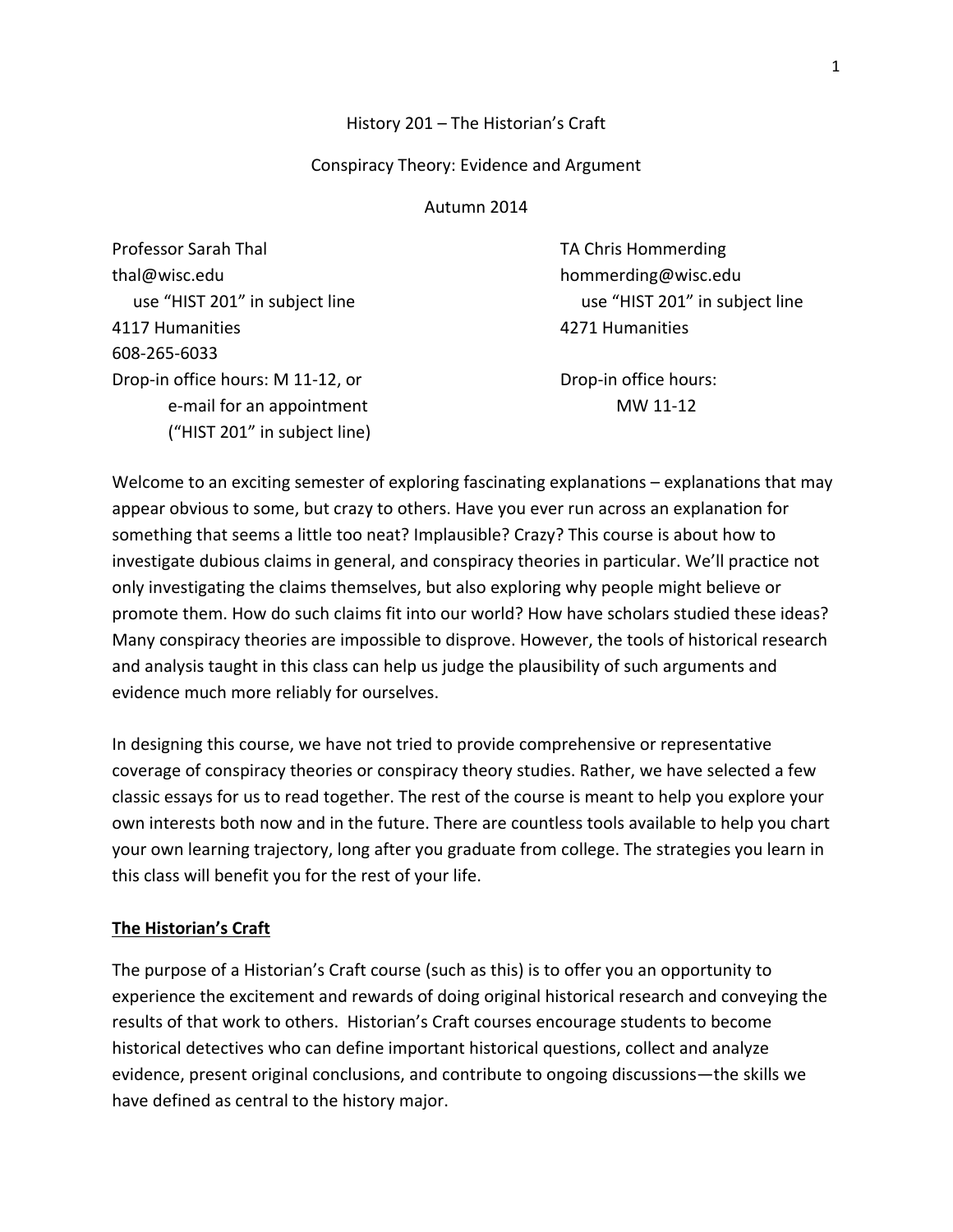Upon successful completion of this course, students will be prepared to undertake substantial historical research and writing in a variety of courses, including the HIST 600 seminar. Specific goals for this course include learning to:

- **1. Ask Questions**: develop the habit of asking questions, including questions that may generate new directions for historical research.
- **2. Find Sources**: learn the logic of footnotes, bibliographies, search engines, libraries, and archives, and consult them to identify and locate source materials.
- **3. Evaluate Sources:** determine the perspective, credibility, and utility of source materials.
- **4. Develop and Present an Argument:** use sources appropriately to create, modify, and support tentative conclusions and new questions.
- **5. Plan Further Research:** draw upon preliminary research to develop a plan for further investigation.
- **6. Communicate Findings Effectively:** make formal and informal, written and oral presentations tailored to specific audiences.

## **Structure of this Class**

We learn best by doing. When the goal is to develop certain habits of mind – in this case, such habits as questioning, investigating, writing, and public speaking – repeatedly practicing those skills is the only way to make them part of ourselves. The hope is that, by the end of this class, you will routinely think like a historian, or at least be able to do so whenever you want.

This is, therefore, a very hands‐on class. Class‐time, whether in "lectures" or "discussion sections," will most often take the form of workshops. Come to class prepared not just to share your work, but also to explain how you came to the conclusions you did, read and critique your peers' work, or brainstorm about related questions. Above all, come prepared to listen respectfully to your peers and to offer respectful, helpful comments and questions to contribute to the learning of all concerned.

## **Required and Recommended Texts**

Required:

Mary Lynn Rampolla, *A Pocket Guide to Writing in History,* 7th edition (Bedford/St. Martin's, 2012). Other editions also useful.

## Recommended:

Michael Barkun, *A Culture of Conspiracy: Apocalyptic Visions in Contemporary America*, 2<sup>nd</sup> edition (University of California Press, 2013). First edition also useful.

All other readings will be available either free through databases accessible on the library website or in pdf form on the course Learn@UW page.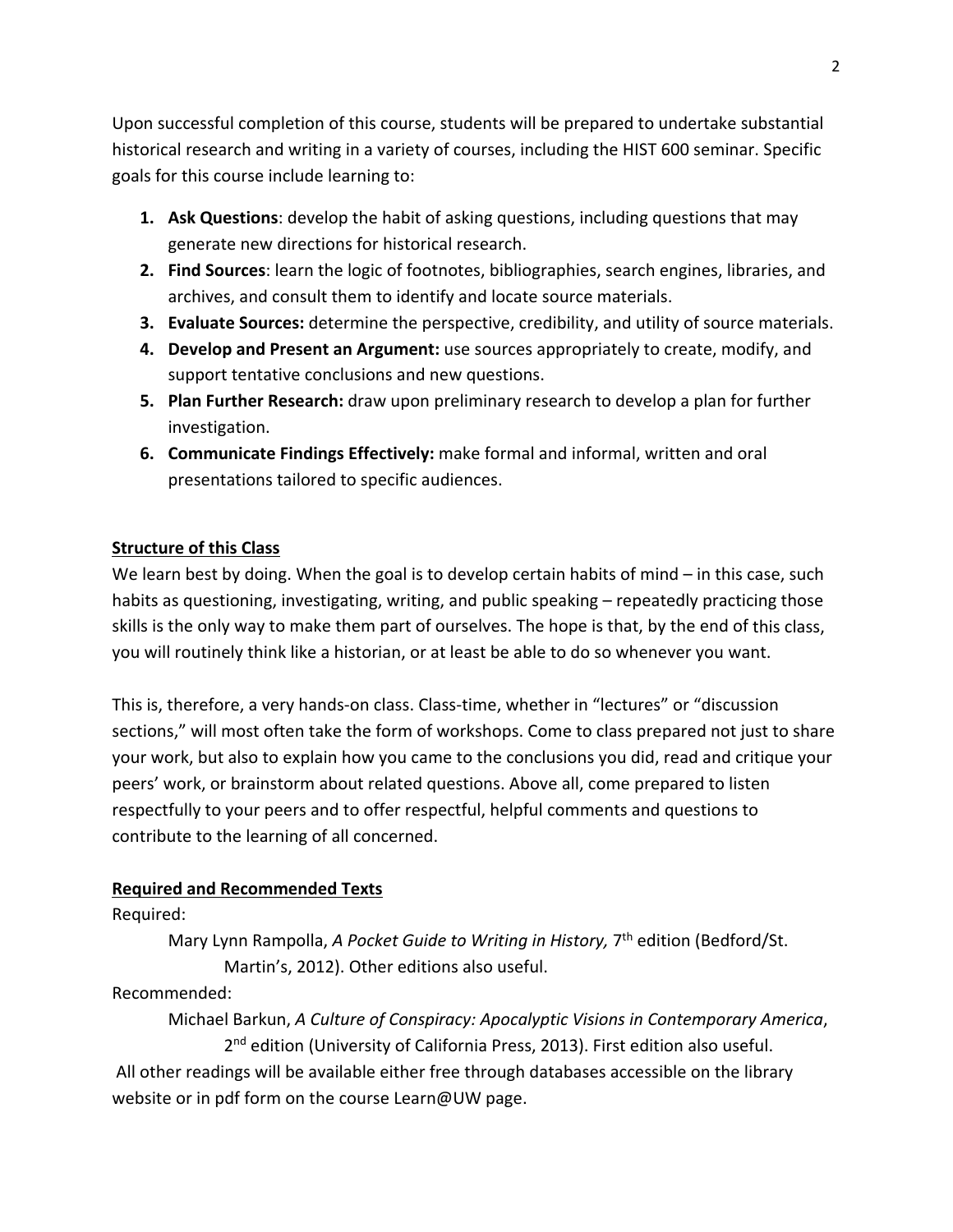### **Absences and Late Assignments**

Since this is a hands‐on class, attendance is crucial. It will be very difficult to learn from someone else's notes, since almost everything we learn in class will be about *process* – *how* to learn or investigate or write something – rather than some content that can be recorded easily. In order to succeed in this class, then, you will need to do the work and participate actively in class.

We commit to providing timely and helpful feedback on all assignments that you do not review with peers during class. Your timely submission of the assignments will make our work and planning easier. Late submissions will likely result in delayed feedback, which may make satisfactory completion of your next assignment more difficult. In order to help provide incentive for completing assignments in a timely manner (and thereby keeping up with the substantial workload in this class), *assignments received after the due time will lose one point. One additional point will also be deducted for each additional day late.*

Important: Look ahead at your schedule for the semester. If you foresee a major time conflict with multiple exams or large assignments in other classes, contact Professor Thal or Chris Hommerding to explore the possibility of establishing an alternative due date.

Important: If you have a serious or extended illness or a personal or family emergency, do not hesitate to contact Professor Thal or Chris Hommerding by phone or email. (Please do not come to our offices with a fever or contagious illness.) We will work with you to determine a way to catch up with the workload of the semester.

## **Grading**

Because this is a course based on learning by doing, there are many assignments, both large and small. We are aware that you have many pressures on your time. Ideally, you will complete all assignments. However, you may not have time to complete all of them to your satisfaction. Therefore, we will drop the three lowest grades of the smaller, 5‐point assignments. (See chart.) The grading scale, out of 500 points total, will be as follows:

| A  | 92% or above | 460 points or above |
|----|--------------|---------------------|
| AB | 88-91.9%     | 440-459 points      |
| B  | 82-87.9%     | 410-439 points      |
| BC | 75-81.9%     | 375-409 points      |
| C  | 70-74.9%     | 350-374 points      |
| D  | 55-69.9%     | 275-349 points      |
|    | 0-54.9%      | 0-274 points        |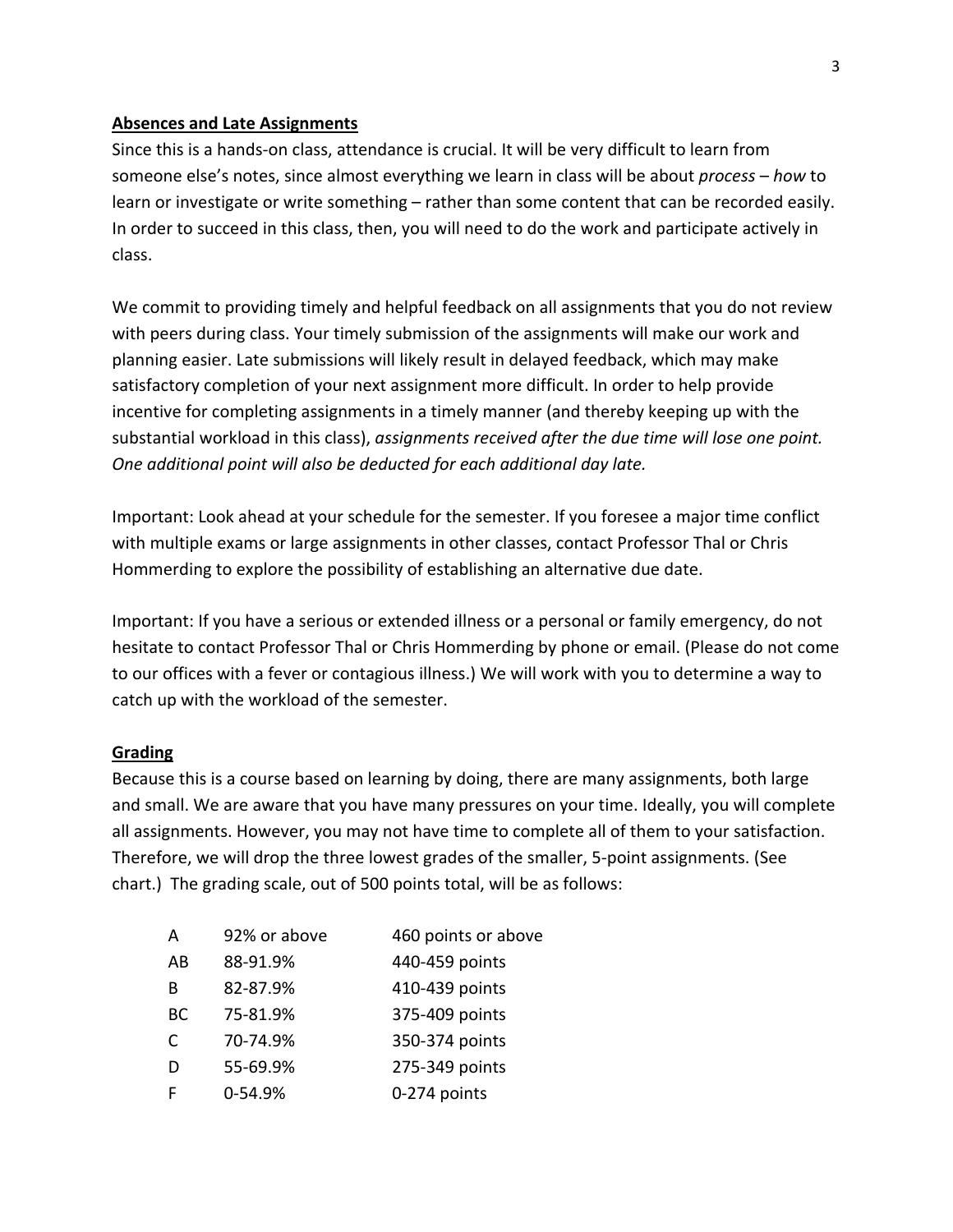Date Due Resignment Assignment Points Points Points Points Points Points Points Points Points Points Points Points Points Points Points Points Points Points Points Points Points Points Points Points Points Points Points Po Sept. 5 (F) **Bring signed class agreement to class** - required **Sept. 8 (M) "W"s on Hofstadter 10** Sept. 12 (F) Reverse outline of Hofstadter, I‐III, and 2 questions 5 Sept. 15 (M) Reverse outline of Hofstadter, entire, and 2 questions 15 Sept. 16 (T) Worksheet and draft essay about group project source  $\begin{array}{|c|c|c|c|c|}\n\hline\n\text{S} & \text{S} & \text{S} \\
\hline\n\end{array}$ **Sept. 19 (F) Primary Source Analysis Essay #1 20 Sept. 23 (T) Group presentation 30** Sept. 26 (F) Reverse outline and timeline of Wood, section 1 **1** 5 Sept. 28 (M) Reverse outline and timeline of Wood, entire **1998** Sept. 28 (M) Sept. 28 (M) Sept. 29 (T) Outline of your argument for Primary Source Analysis #2 5 Oct. 1 (W) | Historical Society Archives investigation due | 5 **Oct. 3 (F) Primary Source Analysis Essay #2 30** Oct. 6 (M) Constructed bibliography Construction of the Draft annotated bibliography Oct. 7 (T) Draft literature review and the set of the set of the set of the set of the set of the set of the set of the set of the set of the set of the set of the set of the set of the set of the set of the set of the set Oct. 10 (F) Preparation points and questions for guest speaker **1** 5 Oct. 13 (M) Reverse outline/timeline of Barkun, Ch1, and questions 3. [2015] **Oct. 14 (T) Revised literature review 30** Oct. 15 (W) Reverse outline/timeline of Barkun, Ch2, and questions 3. [2015] Oct. 17 (F) Reverse outlines of Thompson and Gosa; outline of your argument with evidence 5 Oct. 20 (M) Reverse outline/timeline of Barkun, Ch. 3, and questions 5 **Oct. 21 (T) Comparison list of two sources 10 Oct. 27 (M) Three versions of question and outline 10** Oct. 27‐31 One‐on‐one meeting with Prof. Thal or Chris H.‐ required 5 **Nov. 3 (M) Research question and draft outline of argument 10** Nov. 5 (W) Preparation points and questions for guest speaker  $\vert$  5 Nov. 7 (F)  $\vert$  Full draft of research proposal / grant application  $\vert$  10 **Nov. 10 (M) Final research proposal / grant application 100 Nov. 17 (M) Primary Source Analysis Essay #3 – Evidence and Rhetoric 20** TBA Preparation points and questions for guest speaker S Nov. 19 (W) Group plan 5 **Nov. 24 (M) Fact‐checking website comparison 20 Dec. 1‐10 Group presentation 40 Dec. 12 (F) Reflection essay 15 Dec. ??? (exam date) Portfolio, including final analysis of skills, commentary on presentations 20** Entire semester Participation in discussion section and lecture **1996 1997 1998** 

Unless specified otherwise, email assignments to thal@wisc.edu and hommerding@wisc.edu with a subject line beginning "HIST 201" by 9:00 a.m. on the due date. Also bring copies to class.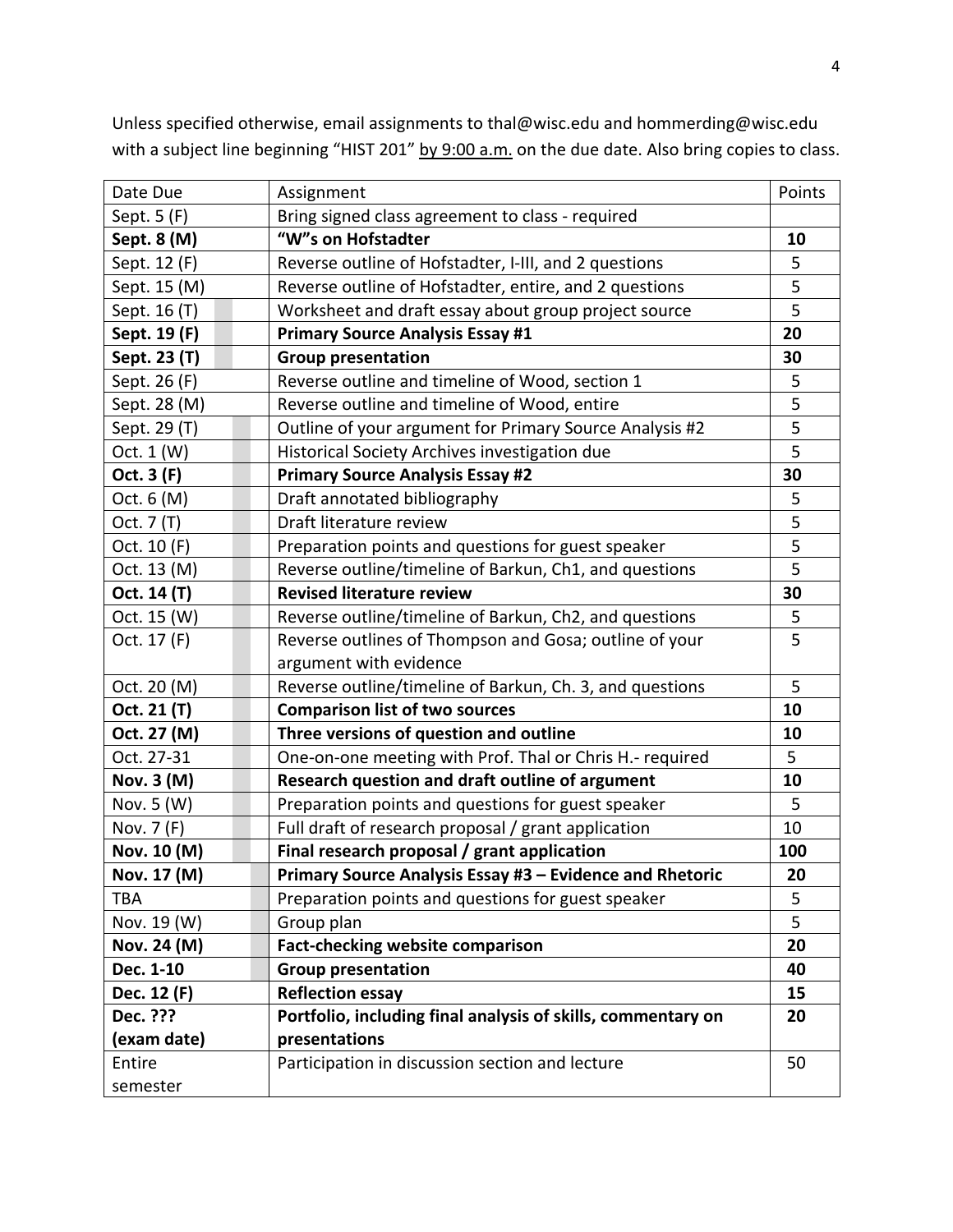### **E‐mail Protocol**

When emailing Professor Thal (thal@wisc.edu) or Chris Hommerding (hommerding@wisc.edu), **always begin the subject line with "HIST 201."** If "HIST 201" does not appear in the subject line, your email is likely to be deleted. If the email contains your assignment, it will not count as submitted. If the email contains a question or request for an appointment, be aware that we probably will not see it. Get in the habit of using the subject line appropriately.

Also, practice using e‐mail as a medium for professional correspondence. Use a professional salutation ("Dear Professor," or "Dear Chris," not "Hey, Prof" or "Yo!"). Proofread your message to ensure that it clearly states your question or concern. Use professional language, not social media abbreviations. This is a Comm‐B course: even the emails can provide practice for good writing habits.

#### **Accommodations**

Please let Professor Thal and Chris Hommerding know – preferably during the first two weeks of class – if you have a documented disability and need any special accommodations in the curriculum, instruction, or assessments of this course to enable you to participate fully. We will try to maintain the confidentiality of the information you share with us. If you have (or think you might have) such special requirements, you are encouraged to contact the McBurney Disability Resource Center, 1305 Linden Drive (263‐2741) with questions about campus disability‐related policies and services.

#### **Discussion Sections**

Preparation and active participation in discussion section are a crucial part of this class. Consult the teaching assistant, Chris Hommerding, for details. Discussion sections are scheduled as follows:

**DIS 313** Regular T 9:55‐10:45AM 2241 Mosse Humanities Building

**DIS 314** Regular T 12:05‐12:55PM 4017 Vilas Hall

**DIS 315** Regular T 2:25‐3:15PM 2211 Mosse Humanities Building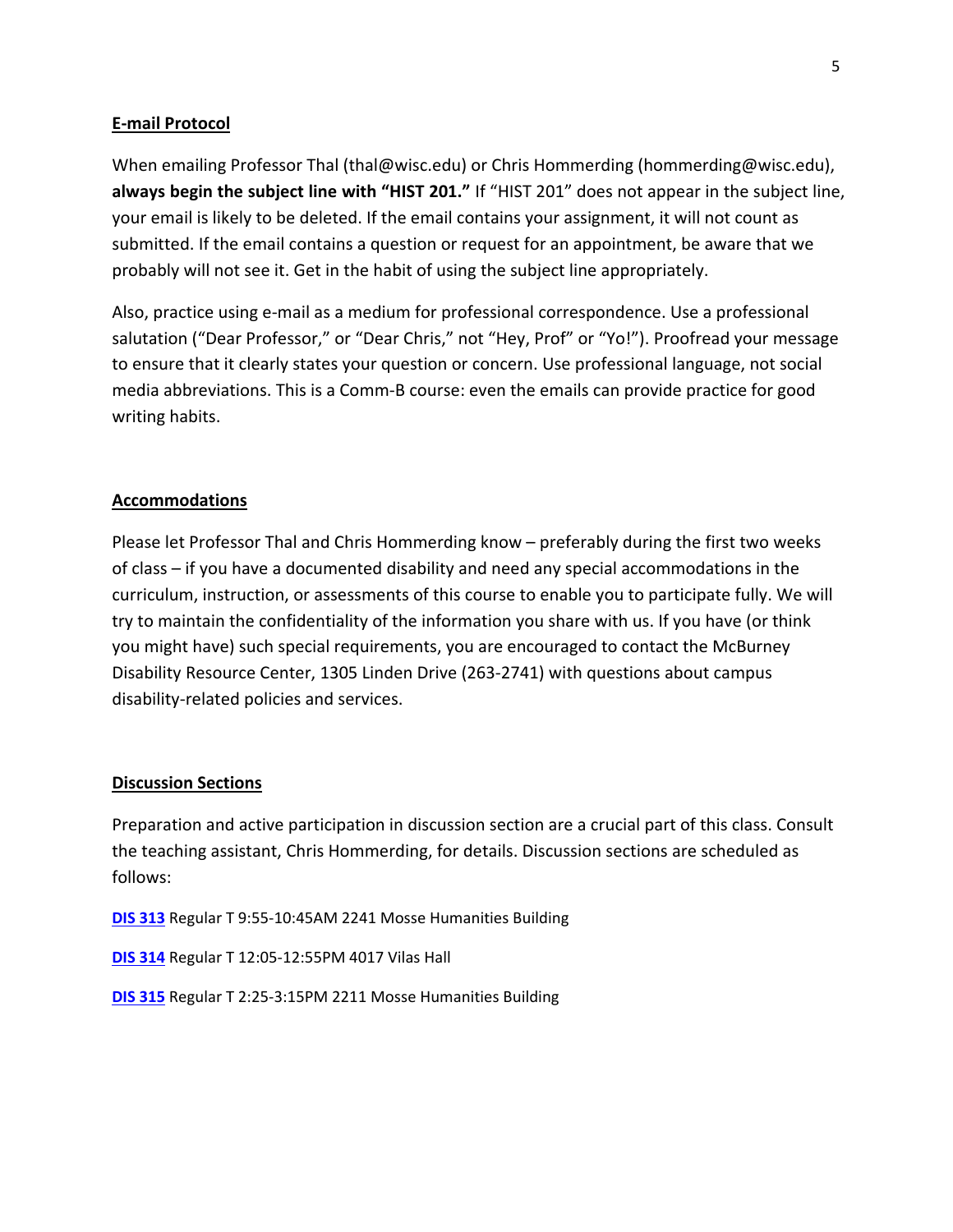#### **How to read the syllabus:**

 $\Box$  - Read and take notes on. (This usually means investigating the context ("W"s) of the reading, making a reverse outline and timeline, noting important evidence supporting each major point, and recording your own questions or comments.)

- NOTE: No need for outlines, etc. of Rampolla. *A Pocket Guide to Writing in History* is meant mainly for consultation.
- $\boxtimes$  Email to thal@wisc.edu and hommerding@wisc.edu with a subject line beginning "HIST 201" by 9:00 a.m.
- ‐ Bring one hard copy to class.
- $[$ [3] Bring three copies to class. (Number specified in parentheses.)

 $\Box$  - If you don't normally bring to class a laptop, tablet, or other device (larger than a cellphone) for accessing the internet, try to do so today.

- ? Bring two questions, written down, for class discussion.
- ‐ Formal oral presentation

#### **Changes to the Syllabus**

As the class develops, we may change the plans for particular days in order to address issues that arise. (This – and the uncertainty of guest speakers' schedules – is why some of the later class sessions are labeled TBA, "to be announced.") It is highly unlikely that we will change significant assignments or due dates, however. Please plan accordingly.

#### **Asking for Help**

Please ask Professor Thal and Chris Hommerding for help! Our entire purpose for teaching this class is to help you become the best researchers, analysts, writers, and speakers – the best historians – that you can be by the end of the semester. We can do that best if you ask when you're confused, frustrated or discouraged. Research can be a very emotionally trying task! Don't suffer alone – contact one of us to help you find your way.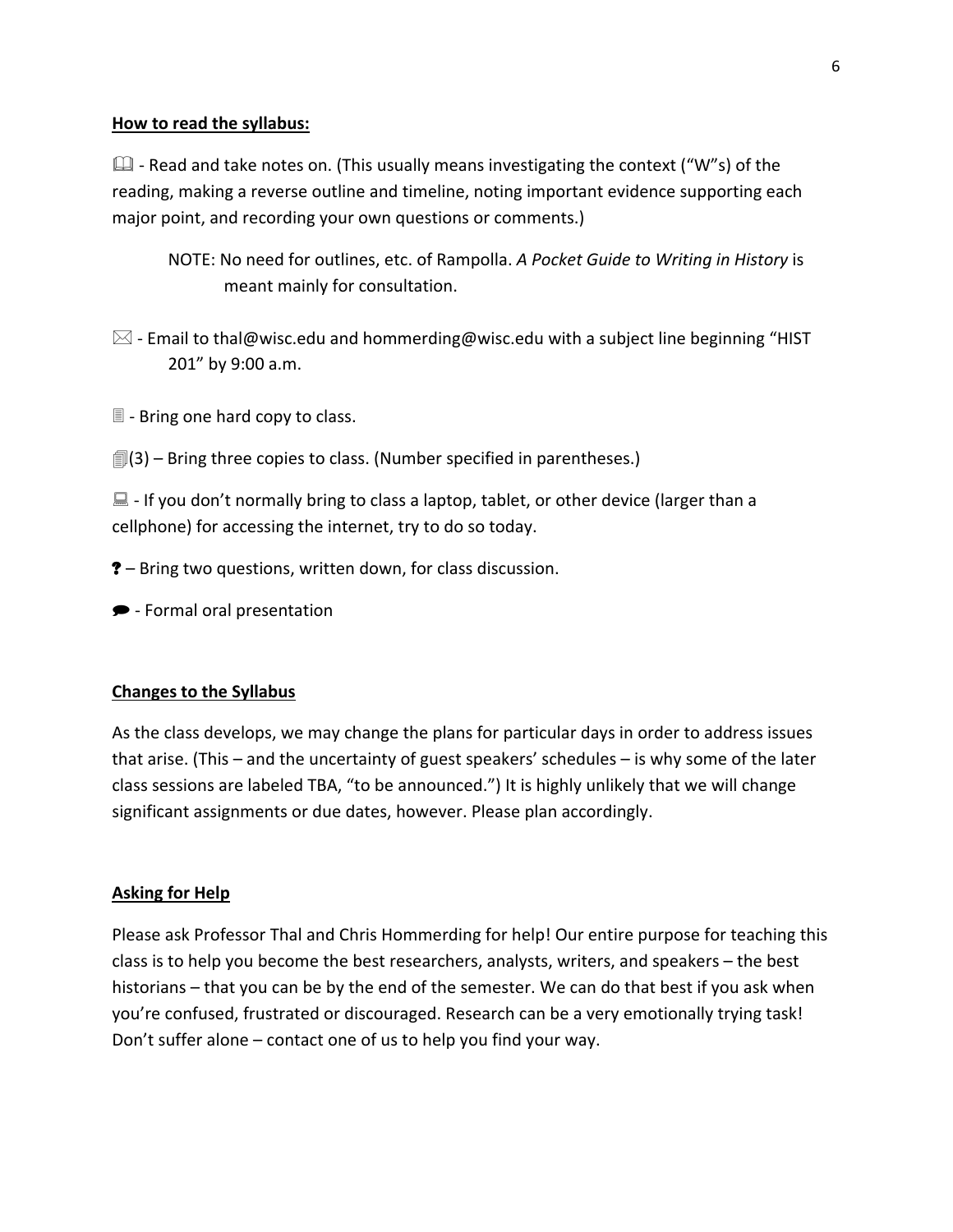#### **Schedule of Classes and Assignments**

#### **Sept. 3 (W) – Introduction: Respectful Questioning and the Investigative Toolbox**

#### **Sept. 5 (F) – The "W"s of Source Analysis and Contextualization**

 Bring to class your signed printout of the class agreement on respectful investigation. (Available on Learn@UW on Thursday morning.) Rampolla, pp. 1‐15 (Sections 1 to 2b‐1).

#### **Classic Text: Richard Hofstadter and "The Paranoid Style"**

#### **Sept. 8 (M) – Introduction to Reverse Sentence Outlines: "The Paranoid Style"**

 Section I (pp. 3‐top of 10) of Richard Hofstadter, "The Paranoid Style in American Politics," in *The Paranoid Style in American Politics and Other Essays* (Cambridge: Harvard University Press, 1996), 3‐40. Copy available on Learn@UW.

Rampolla, pp. 22‐26 (Section 3a).

 $\boxtimes$  Email to thal@wisc.edu and hommerding@wisc.edu with a subject line beginning "HIST 201" by 9:00 a.m., and bring to class a copy of, the results of your "W"s research on Richard Hofstadter and "The Paranoid Style in American Politics," including notes on where you found each answer. How might your answers to those questions be related to why he wrote this essay, and why he wrote it the way he did? Turn in one page with at least five pieces of information, each with the source where you found it, with a few sentences about their impact on the essay at the end.

 $\boxtimes$  Email to thal@wisc.edu and hommerding@wisc.edu with a subject line beginning "HIST 201" by 9:00 a.m., and bring to class a copy of, one page containing five clarifications of words, events, or a combination of the two that you would like to know more about. Use your own words. (Don't copy a source verbatim.) Acknowledge your source(s).

*Sept. 9 (T) ‐ Discussion Section: Introductions. Assignments for Group Project.*

#### **Sept. 10 (W) – How to Find Sources and Track Your Research**

 $\Box$  Bring a laptop, if possible.

Rampolla, pp.84‐94 (Sections 5c and d).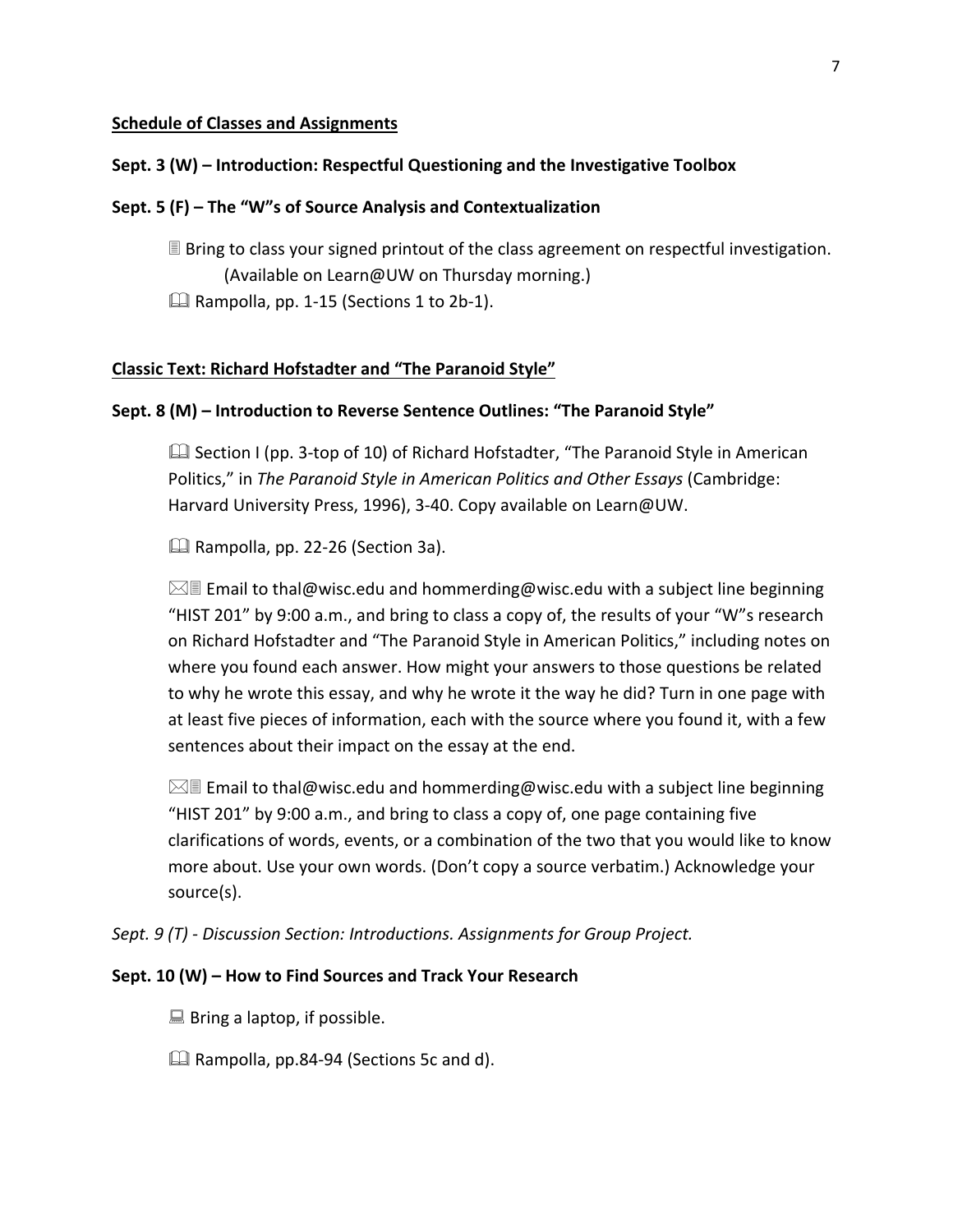# **Sept. 12 (F) Reading for Argument: Anti‐Masonry and Anti‐Catholicism in the Nineteenth‐ Century United States**

Sections II‐III of Hofstadter, "Paranoid Style."

 $\boxtimes$   $\textcircled{1}$  (3) Email and bring three copies of your reverse sentence outline of Hofstadter, Sections I-III.

? Also bring two questions, written down, for discussion.

## **Sept. 15 (M) – Reading for Argument: The "Paranoid Style" in the Twentieth Century**

**H** Hofstadter, "Paranoid Style," entire.

 $\mathbb{Z}$  (3) Your reverse sentence outline of the entire Hofstadter article.

? Bring two questions for class discussion of the article.

## *Sept. 16 (T) ‐ Discussion Section:*

(2) *Bring completed worksheet and draft essay about your group project source: How is your source's argument and rhetoric shaped by its context (Ws)? Does its language show a paranoid style?*

## **Research Strategies**

## **Sept. 17 (W) – Citing Sources**

 $\Box$  Rampolla, pp. 98-111 (Sections 6 and 7a).

 Bring one hard copy of Hofstadter's essay *and* his bibliography. Both available on Learn@UW. \*NOTE: If you prefer, bring a tablet or laptop with these documents on it. You'll spend much of the class analyzing them in a group.

## **Sept. 19 (F) – Finding Sources at the Wisconsin Historical Society (Nancy Mulhern)**

 Rampolla, pp. 111‐113 (7b). Consult Section 7c as appropriate.  $\boxtimes$ Primary Source Analysis essay #1 due by 9:00 a.m.

## **Sept. 22 (M) – Best Practices for an Oral Presentation**

By the beginning of class, your group should know what you plan to say in your presentation tomorrow. This class period will be dedicated to improving the organization, style, and delivery of the presentation.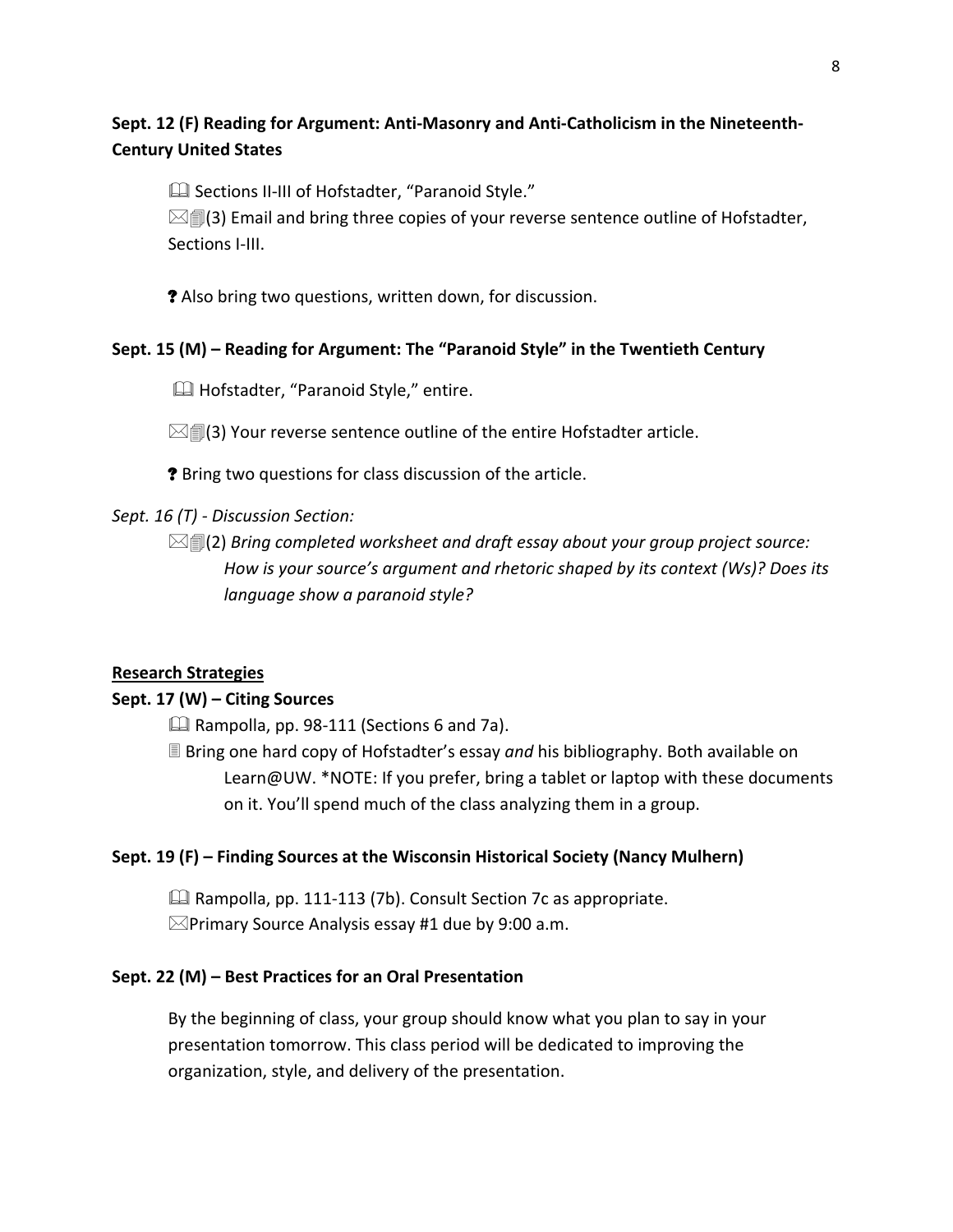*Sept. 23 (T) ‐ Discussion Section: Group Presentations* 

*What are the main theories about this topic? Who promoted them, in what tone? How did the context (Ws) shape the theories?*

### **Sept. 24 (W) – Conspiracy Theory or Historical Analysis?**

Just turn up.

Start work on your own primary source. (See Sept. 30 assignment in discussion section.)

#### **Classic Text: Gordon S. Wood, "Causality and Deceit"**

#### **Sept. 26 (F) ‐ Summarizing Arguments (to set up your own)**

- $\Box$  Find and read the first section (to page 406) of Gordon S. Wood, "Conspiracy and the Paranoid Style: Causality and Deceit in the Eighteenth Century," *William and Mary Quarterly* 39 (July 1982): 401‐441.
- Rampolla, p. 27 (Section 3b‐1).
- $\boxtimes$  Be ing a copy of the Wood article (on your laptop is fine), your reverse sentence outline and timeline of the first section (to page 406) of the Wood article, *and*  your contextualization ("W"s) of Wood and the article.
- ? Bring two questions for class discussion.

#### **Sept. 29 (M) – Causality, Morality, and Our Complicated World**

- $\boxtimes$   $\textcircled{1}$ (3) Your reverse sentence outline and timeline of Wood's entire article. Bring a copy of Wood's article, as well (on your laptop is fine).
- ? Bring two questions for class discussion.

#### *Sept. 30 (T) ‐ Discussion Section: Scholars' Arguments and Your Research*

*Pick a new source that you might want to use for your research paper. Contextualize it ("W"s). Outline, make a timeline of, and analyze its argument. Do you think that Hofstadter's and Wood's arguments help you understand your source? If so, in what way(s)? If not, why not?* 

(3) *Write a short sentence outline setting forth your argument, including examples (with citations) to support it. Bring your source, outline (with supporting evidence), and timeline to discussion section.*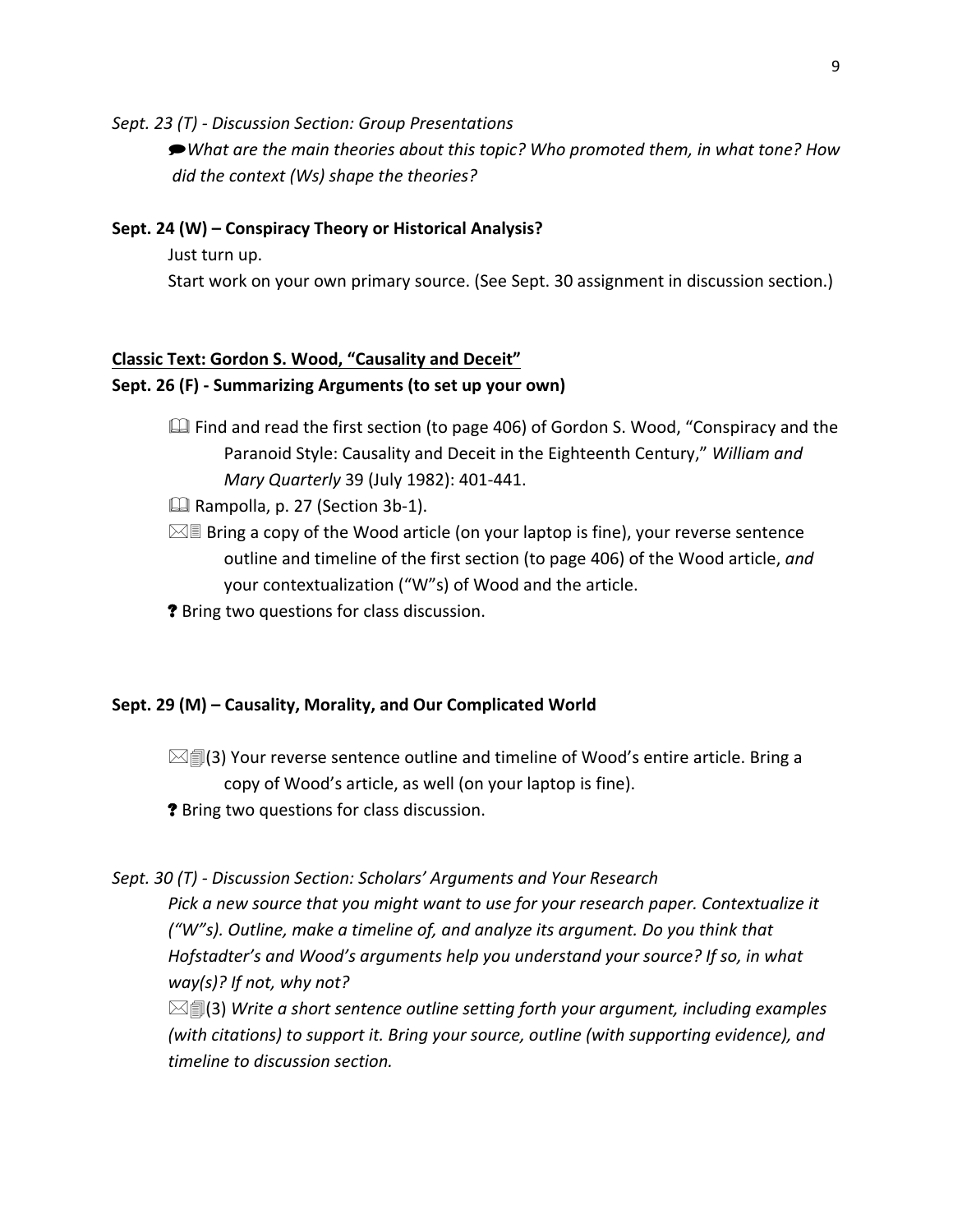## **Writing, Revising, and Secondary Literature**

## **Oct. 1 (W) – Annotated Bibliographies and Literature Reviews**

 $\boxtimes$  Historical Society investigation exercise due.

Rampolla, pp. 27‐29 (Section 3b) and pp. 36‐39 (Section 3d).

## **Oct. 3 (F) – Memorial Library presentation (Lisa Saywell)**

 $\boxtimes$  **Source Analysis Essay #2. (Prose version of your revised outline from Sept. 30)**  $\Box$  Bring a laptop, if possible.

## **Oct. 6 (M) – So What? From Research Topic to Research Question(s)**

 $\boxtimes$  Draft annotated bibliography for study of your topic, including at least five items in each of the following categories: websites; secondary scholarship; primary sources.

Rampolla, pp. 77‐84 (Sections 5a & b) and pp. 53‐59 (Sections 4c & d).

## *Discussion Section:*

(3) *Draft literature review due. (See October 14 for description.)*

## **Oct. 8 (W) – The Literature Review – Revising Strategies**

 Bring your current draft of your literature review (partially revised since discussion section.)

Rampolla, pp. 55‐76 (Sections 4d‐g).

## **Oct. 10 (F) – A Research Project (Guest speaker, Alexis Dudden)**

- $\boxtimes$  Five bullet points of contextualizing information about Alexis Dudden (based on your research).
- ? Bring two written‐down questions for Professor Dudden, based on your research. Come prepared to listen closely and ask questions.

[continued on next page]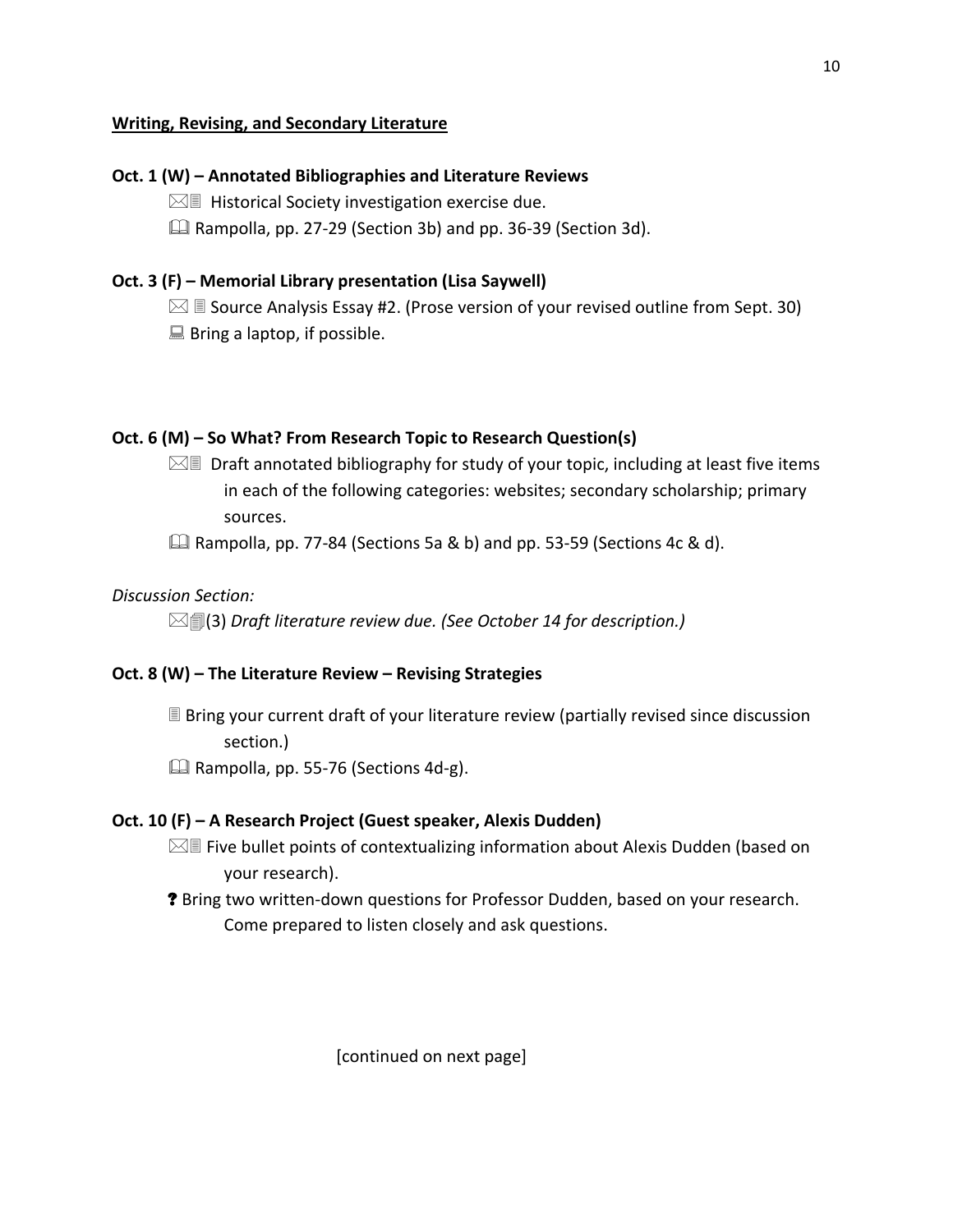## **Stigmatized Knowledge and Counterknowledge**

## **Oct. 13 (M) – Michael Barkun's** *Culture of Conspiracy*

**Barkun's two prefaces and chapter 1.** 

- $\boxtimes$  Your reverse sentence outline and timeline of Chapter 1. Also bring your copy of Barkun's book (or the sections you read).
- ? Bring two questions for class discussion.

## *Oct. 14 (T) Discussion Section:*

 *Revised Literature Review due – of at least four secondary sources related to your topic. What aspects of your topic do they cover, and how? What do they agree on? Disagree on? What's missing? What do you think should be asked, and why?*

## **Oct. 15 (W) – "Stigmatized Knowledge"**

- Barkun, Chapter 2.
- $\boxtimes$  (3) Reverse outline and timeline of Barkun, Chapter 2.

## Oct. 17 (F) – **"Stigmatized Knowledge," "Counterknowledge," and Popular Culture**

Review and bring your outlines of Barkun, Chapters 1 and 2

- Damian Thompson, *Counterknowledge* (London: Atlantic Books, 2008), pp. 1‐23. Copy available on Learn@UW. Bring a copy to class.
- **Quality Travis L. Gosa, "Counterknowledge, racial paranoia, and the cultic milieu: decoding** hip hop conspiracy theory," *Poetics* 39:3 (June 2011): 187‐204. Use MadCat to find a full-text copy online. Bring a copy to class.
- $\boxtimes$  Reverse outlines of Thompson and Gosa.
- $\boxtimes$  How do Barkun, Thompson, and Gosa define "stigmatized knowledge" or "counterknowledge" similarly or differently? Based on your research, how might you add to or modify their approaches? Write a sentence outline of your argument, with supporting evidence.

## **Building Original Arguments**

THIS WEEK: Schedule your meeting next week with Professor Thal or Chris Hommerding.

## **Oct. 20 (M) – Generating a Hypothesis: Juxtaposing Sources**

- $\boxtimes$  Your reverse sentence outline and timeline of Barkun, Chapter 3. Bring the Barkun book (or a copy of Chapter 3) to class.
- Rampolla, pp. 33‐36 (Section 3c).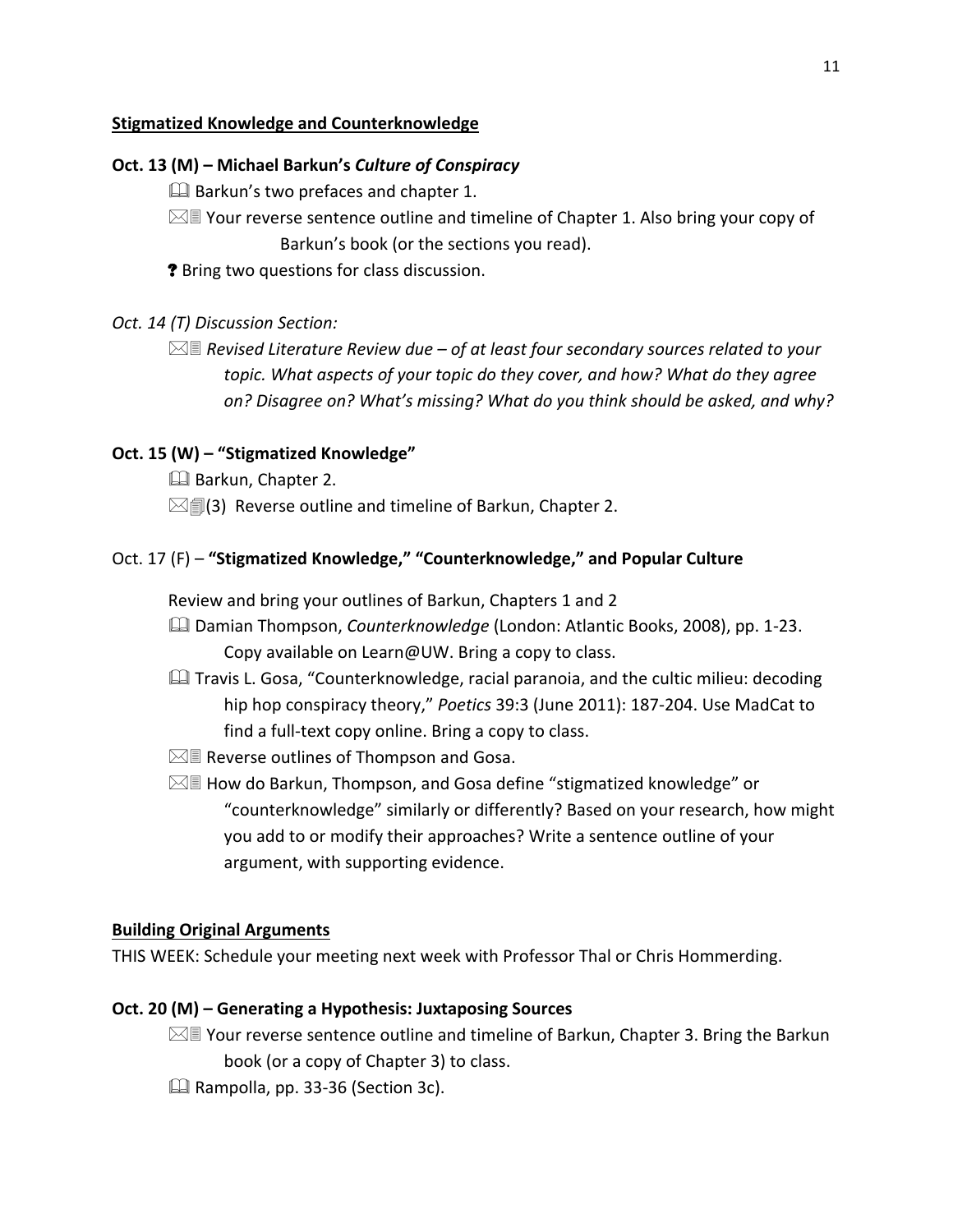*Oct. 21 (T) Discussion Section:* 

 *Bring your comparison of two sources that you will use in your research – in list form. Compare and contrast the sources in every way you can think of, then use the resulting list to generate at least five questions that you might want to explore. (At this point, don't consider whether you would have the sources to do so.) Also bring the two sources themselves.*

## **Oct. 22 (W) – Generating a Hypothesis: Periodization and Chronology**

Bring your comparison of two sources from discussion section as well as the two sources themselves.

Rampolla, pp. 53‐59 (Sections 4c‐d).

## **Oct. 24 (F) – Memorial Library Scavenger Hunt**

Meeting place TBA. Bring a cell phone, if you have one.

**Week of Oct. 27‐31:** Every student must meet one‐on‐one with either Professor Thal or Chris. Bring the three versions of a research question and draft outline that you are considering. (Keep working on your question and outline during the week. When you meet, bring your current ideas.)

## **Oct. 27 (M) – Working with outlines**

 $\boxtimes$  Research question and draft outline of argument – three different versions

## *Oct. 28 (T) ‐ Discussion Section:*

(3) *Bring draft questions and outlines (revised, if you want).*

## **Oct. 29 (W) – Improving outlines**

 $\mathbb{I}(3)$  Bring revised draft questions and outlines

## **Oct. 31 (F) – No class**

Those who have not already met with Professor Thal or Chris may meet during class time.

## **Nov. 3 (M) – Research Plan, Methodology, and Budget**

 $\mathbb{Z}$  (3) Revised research question and draft outline of argument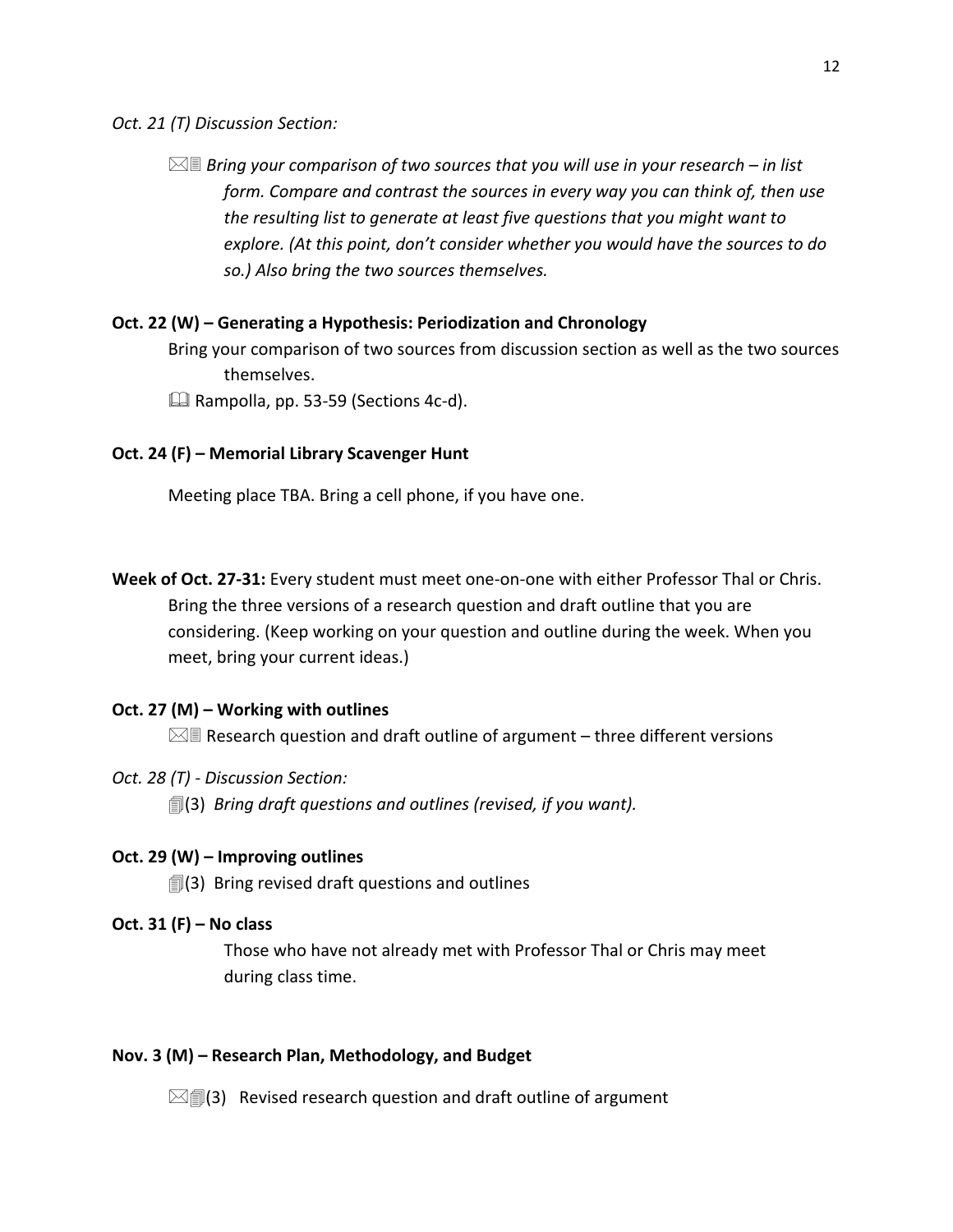#### **Nov. 5 (W) – How to pitch a story to a media outlet (Guest Speaker, Erika Janik)**

- $\boxtimes$  Five bullet points of contextualizing information about Erika Janik (based on your research).
- ? Bring two written‐down questions for Erika, based on your research. Come prepared to listen closely and ask questions.

### **Nov. 7 (F) – Peer reviews**

 $\mathbb{Z}$  (3) Full draft of research proposal / grant application due. This includes all sections: introduction, significance, description of research project (including hypothesis and outline), discussion of sources, literature review, research plan/methodology, annotated bibliography, and budget.

#### **Honing Your Investigative Expertise**

#### **Nov. 10 (M) – TBA** (Possible guest speaker)

 $\boxtimes$ Final research proposal / grant application due

- *Nov. 11 (T) – Discussion section: Assignments for final group project*
- **Nov. 12 (W) – Group projects: best practices**

#### **Nov. 14 (F) – TBA**

#### **Nov. 17 (M) – Conspiracy Theories, Rhetoric, and the Use of Evidence**

 $\boxtimes$  (3) Pick one primary source that espouses your group's assigned topic. Follow the source's citations or evidence at least five layers down. Analyze the source's use of evidence, *including its use of statistics or other numeric data*, as well as its rhetoric. Write an essay communicating your conclusions (with supporting evidence) in 3‐4 pages, double‐spaced, size 12 font. Include contextualizing information as appropriate.

*Nov. 18 (T) – Discussion section*

## **Nov. 19 (W) – Public Speaking: Best Practices**  $\boxtimes$ Group plan due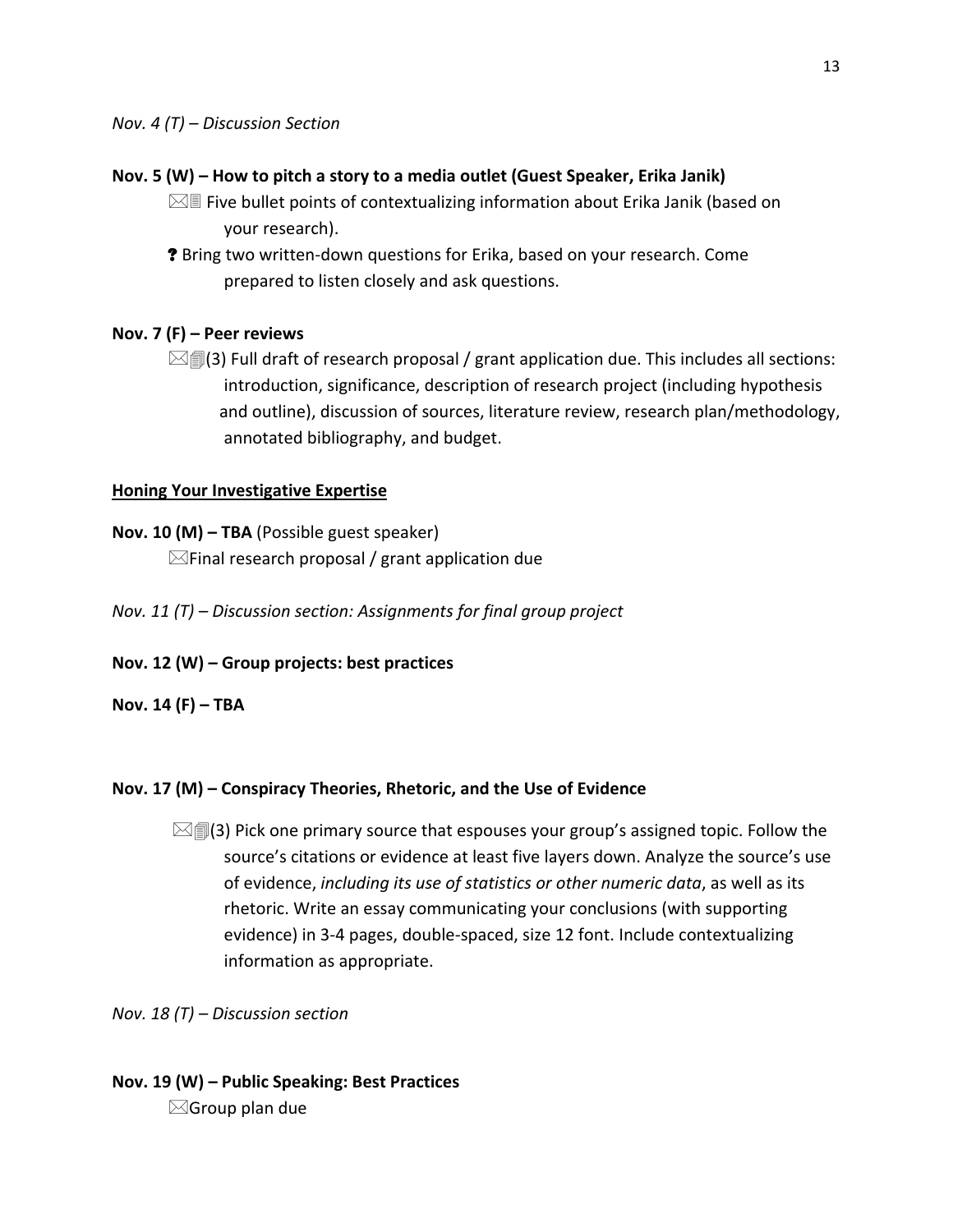### **Nov. 21 (F) – TBA** (Possible guest speaker)

- $\boxtimes$  Five bullet points of contextualizing information about the guest speaker (based on your research).
- ? Bring two written‐down questions for the guest speaker based on your research. Come prepared to listen closely and ask questions.

## **Nov. 24 (M) – Fact‐Checking and Historical Analysis**

Assign each member of your group two of the websites below, ensuring that each website has at least one reviewer. Each person in the group also chooses one additional website not on this list (preferably one not covered by others in the group).

> FactCheck.org **PolitiFact**  Snopes NewsBusters.org MediaMatters RationalWiki.org

 $\boxtimes$  (3) Bring three copies of your personal analysis comparing and contrasting your three websites. How would you characterize and contextualize each website? Which is the best for your topic and research questions? Which is the worst? Why? What could each website be best used for? Your analysis may be in list form, in essay form, in the form of an annotated bibliography, or something else. Pick the format that best conveys your point.

## **Nov. 26 (W) – Group preparation and practice**

THANKSGIVING BREAK

NOTE: The final group presentations will take the form of role‐playing. Using your analysis of the rhetoric of and use of evidence by proponents of your group's conspiracy theory, as well as the styles of critics of the theory, you now have a chance to experiment with those strategies yourself. Each group will offer a journalistic presentation about the theory, tailored to the media outlet of your choice. Each member of the group must speak in the presentation, whether in the form of an interview, an imitation of a filmed clip or quotation, a debate, or in some other form. The purpose of the presentation is to present some *analytical* point that your group developed from your investigation of this topic. Simple descriptions or portrayals do not suffice. After each presentation, members of the class should be able to identify the analytical argument you intend to convey. More details to be provided later.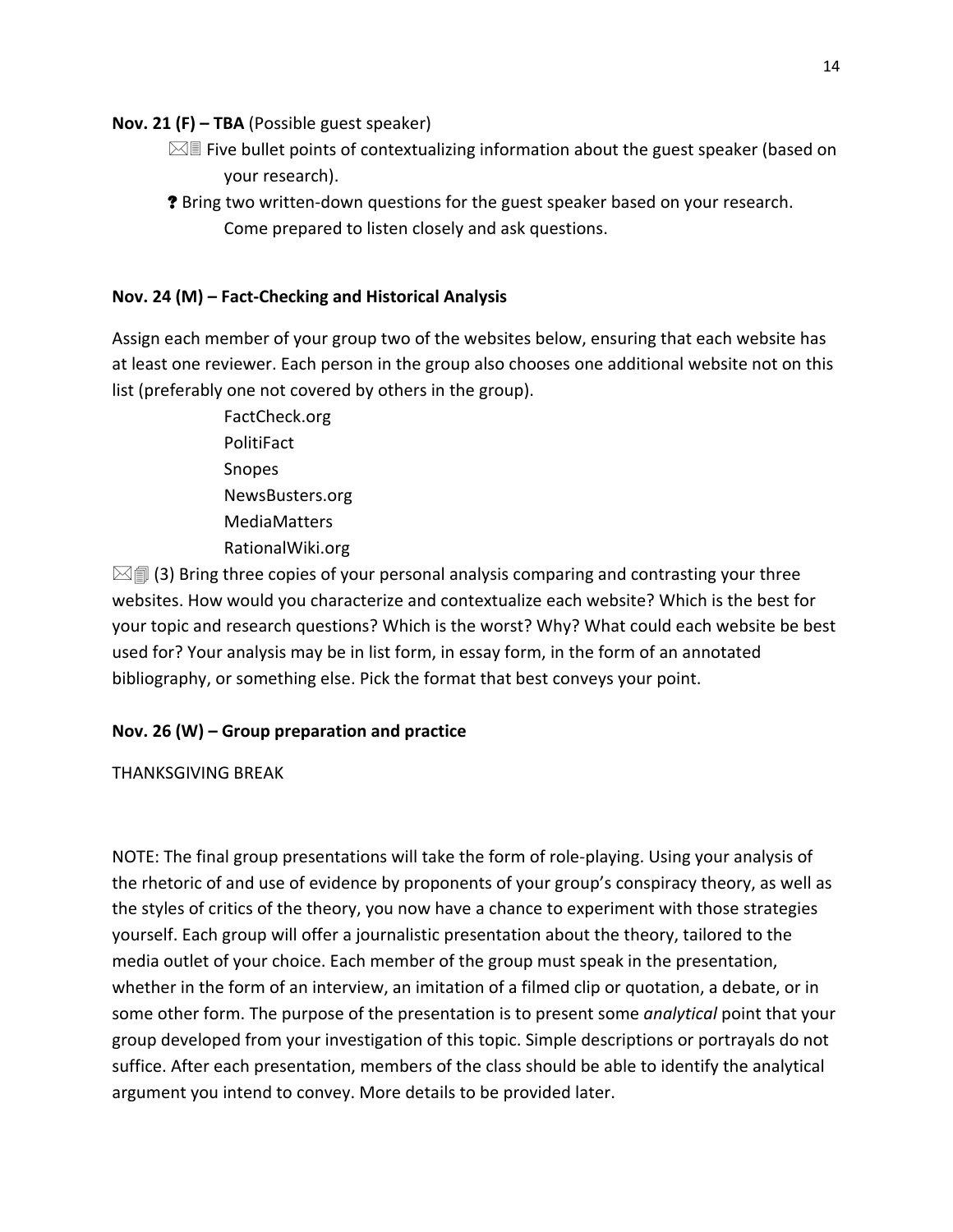## **Dec. 1 (M) – Group presentations**

? Come prepared to listen carefully, ask incisive questions, and take enough notes to write commentaries on the presentations. (See requirements for the portfolio.)

*Dec. 2 (T) – Discussion section*

## **Dec. 3 (W) – Group presentations**

? Come prepared to listen carefully, ask incisive questions, and take enough notes to write commentaries on the presentations. (See requirements for the portfolio.)

## **Dec. 5 (F) – Group presentations**

? Come prepared to listen carefully, ask incisive questions, and take enough notes to write commentaries on the presentations. (See requirements for the portfolio.)

## **Dec. 8 (M) – Group presentations**

? Come prepared to listen carefully, ask incisive questions, and take enough notes to write commentaries on the presentations. (See requirements for the portfolio.)

*Dec. 9 (T) – Discussion section*

## **Dec. 10 (W) – Group presentations**

? Come prepared to listen carefully, ask incisive questions, and take enough notes to write commentaries on the presentations. (See requirements for the portfolio.)

## **Dec. 12 (F) – Historical Research and Conspiracy Theories**

 $\boxtimes$  Reflection essay. What did you learn in this class? What do you most want to remember in five years? How do you look at the media, conspiracy theories, and the writing of history differently than you did before this semester? Two pages, double‐spaced, size 12 font.

FINAL: Portfolio due *in hard copy* at the time of the scheduled final exam.

(Submission details will be provided in class.)

[See next page.]